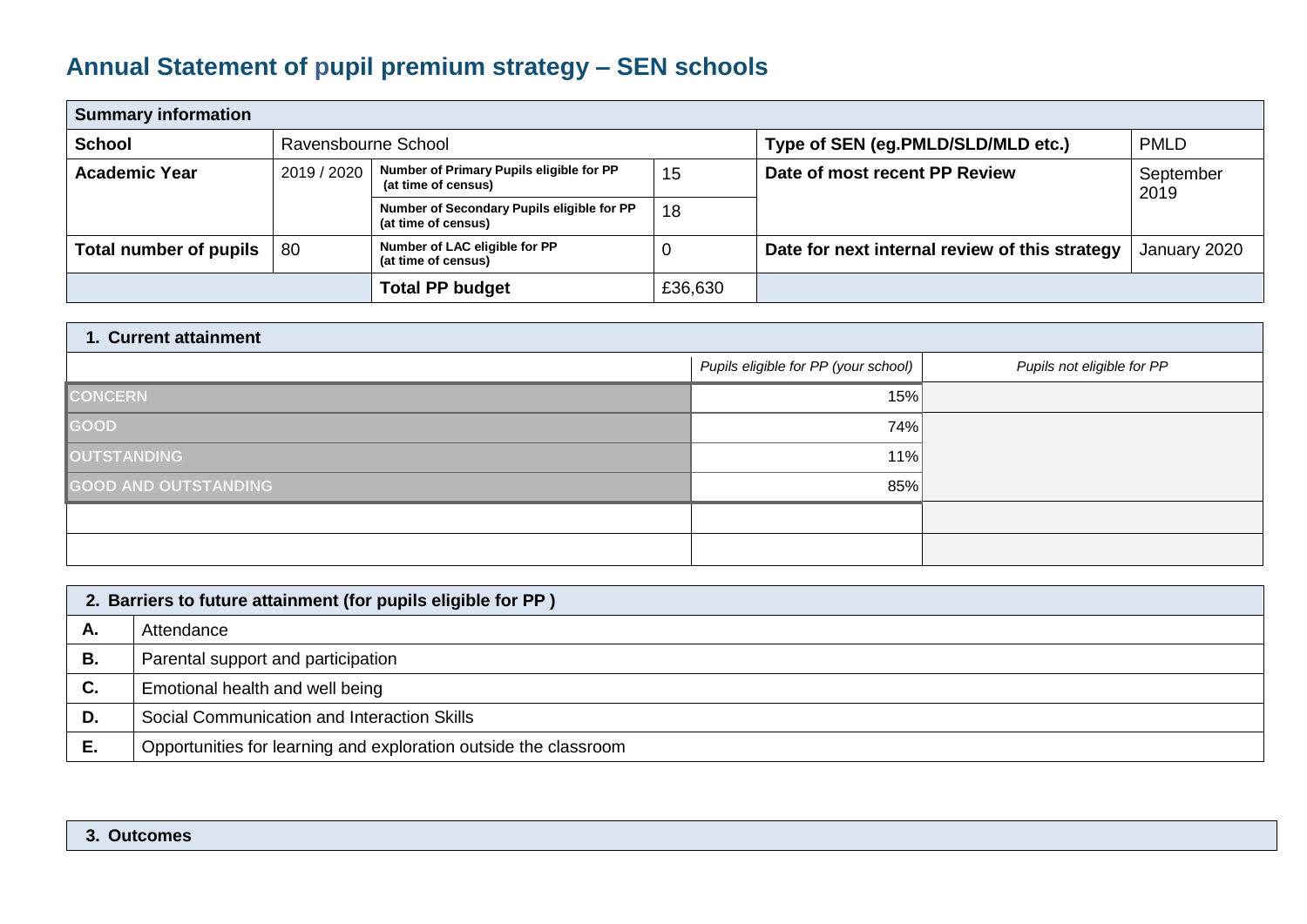|           | Desired outcomes and how they will be measured                                | Success criteria                                                                                                                |
|-----------|-------------------------------------------------------------------------------|---------------------------------------------------------------------------------------------------------------------------------|
| A.        | Improved attendance                                                           | To raise attendance % and to decrease<br>persistent attendance %                                                                |
| <b>B.</b> | Increased parental support to improve learning goals                          | Increased % of student making good or<br>better progress towards learning goals<br>as a result of increased parental<br>support |
| C.        | Improved emotional health and well-being                                      | Increased % of students making good<br>or better progress towards their SEMH<br><b>EHCP</b> targets                             |
| D.        | Improved opportunities to develop social communication and interaction skills | Pupils interacting with peers in a range<br>of environments                                                                     |
| Ε.        | Opportunities for learning and exploration outside the classroom              | Pupils interacting in a range of learning<br>experiences outside the classroom                                                  |

| Academic year                                                                                                                                                                                                                                                                                                                                             | 2019-2020                        |                                                                                                                                                                                                                                                                                                                                                                                                                                                                                                                                         |                                                                            |                                                                       |                                         |
|-----------------------------------------------------------------------------------------------------------------------------------------------------------------------------------------------------------------------------------------------------------------------------------------------------------------------------------------------------------|----------------------------------|-----------------------------------------------------------------------------------------------------------------------------------------------------------------------------------------------------------------------------------------------------------------------------------------------------------------------------------------------------------------------------------------------------------------------------------------------------------------------------------------------------------------------------------------|----------------------------------------------------------------------------|-----------------------------------------------------------------------|-----------------------------------------|
| <b>Targeted support</b>                                                                                                                                                                                                                                                                                                                                   |                                  |                                                                                                                                                                                                                                                                                                                                                                                                                                                                                                                                         |                                                                            |                                                                       |                                         |
| <b>Desired outcome</b>                                                                                                                                                                                                                                                                                                                                    | <b>Chosen</b><br>action/approach | What is the evidence & rationale for<br>this choice?                                                                                                                                                                                                                                                                                                                                                                                                                                                                                    | How will you ensure<br>it is implemented<br>well?                          | <b>Staff lead</b>                                                     | When will you review<br>implementation? |
| To ensure that all pupils and<br>their families (including a<br>large percentage with<br>financial difficulties) are fully<br>supported through crises,<br>challenges, issues and<br>concerns through timely,<br>targeted and specialist<br>advice, counselling and<br>guidance and to reduce the<br>effect of these difficulties on<br>pupils' learning. |                                  | Evidence shows an effective family support<br>worker can improve children's emotional<br>health and wellbeing, and parents and carers<br>are empowered to feel confident in their<br>parenting. All this contributes to children and<br>young people succeeding at school, achieving<br>their full potential and leading happy, fulfilled<br>lives free from poverty and isolation.<br>Support workers engage with children to build<br>confidence and self-esteem, establish routines<br>and tackle behavioural issues. As well as 1:1 | Performance<br>management<br>Pupil case studies<br>Tracking pupil progress | Headteacher<br>/ Deputy<br>Headteacher<br>Family<br>Support<br>Worker | Termly                                  |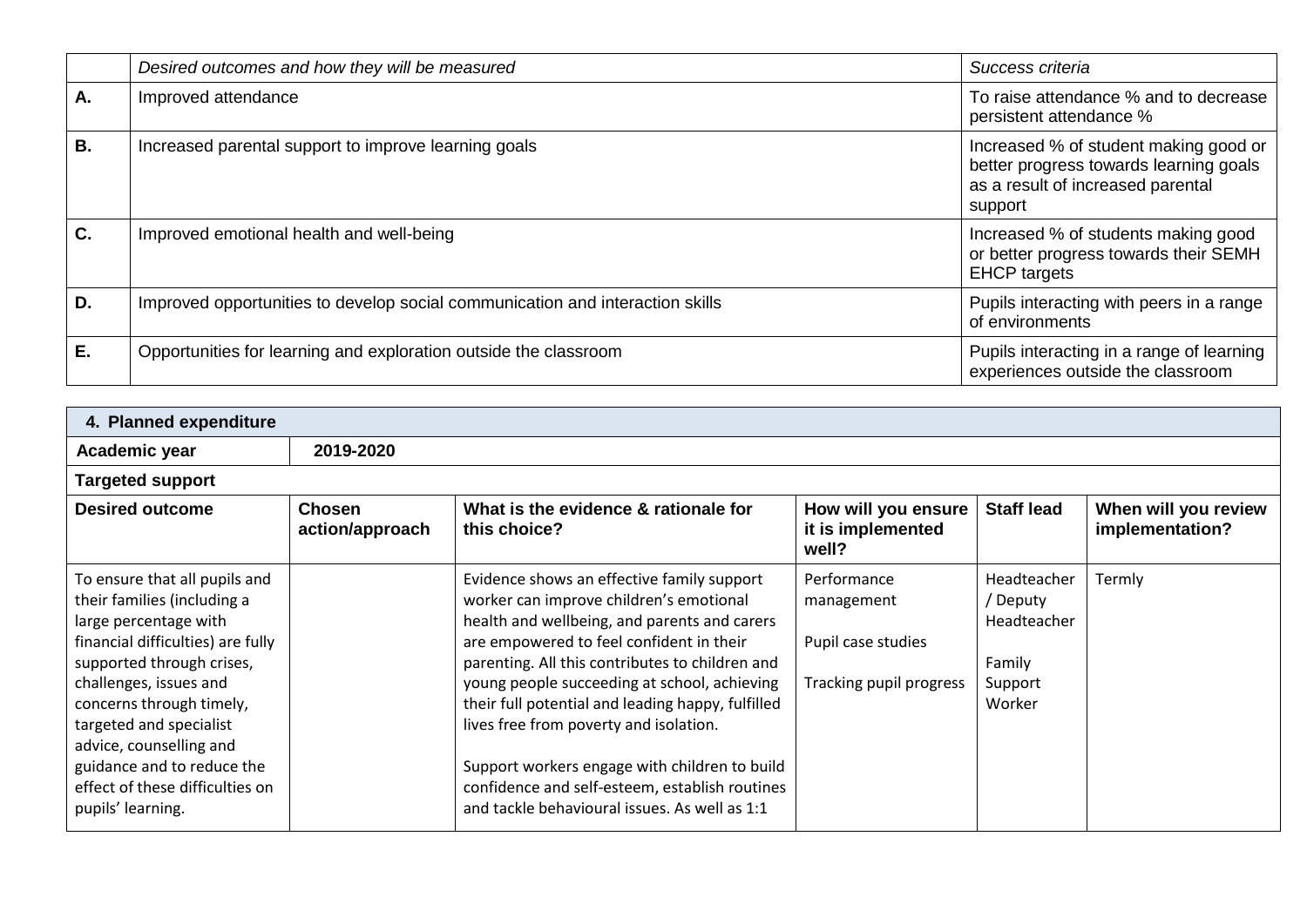| To support positive outcomes<br>for families and improving<br>the wellbeing and therefore<br>the capacity of families,<br>pupils behaviour, wellbeing<br>will be improved and their<br>opportunities for learning<br>and progress maximised<br>To monitor attendance and<br>work with families in order to<br>achieve the highest school<br>attendance percentages and<br>therefore maximise each<br>child's access to<br>education, progress and<br>achievement. | Part fund 1x Family<br>support worker | support they work with families to help them<br>understand the school system, understand<br>their child's educational needs and develop<br>ways to tackle why a child is not, or does not<br>want to, attend school.<br>A family support worker will improve<br>outcomes for students by assessing parenting<br>skills and help people to build physical and<br>emotional caring abilities through a range of<br>practical activities. They will help children with<br>learning and development and enhance<br>parents' understanding of different education<br>and play strategies |  |  |
|-------------------------------------------------------------------------------------------------------------------------------------------------------------------------------------------------------------------------------------------------------------------------------------------------------------------------------------------------------------------------------------------------------------------------------------------------------------------|---------------------------------------|-------------------------------------------------------------------------------------------------------------------------------------------------------------------------------------------------------------------------------------------------------------------------------------------------------------------------------------------------------------------------------------------------------------------------------------------------------------------------------------------------------------------------------------------------------------------------------------|--|--|
| To ensure that early support<br>is provided where necessary<br>and that joint working and<br>multi-agency input is<br>maximised and supports the<br>most positive outcomes in all<br>cases.                                                                                                                                                                                                                                                                       |                                       |                                                                                                                                                                                                                                                                                                                                                                                                                                                                                                                                                                                     |  |  |
| To support families through<br>the EHCP review progress to<br>ensure that outcomes meet<br>the needs of the child and to<br>enable parents to support<br>the school in achieving these<br>outcomes                                                                                                                                                                                                                                                                |                                       |                                                                                                                                                                                                                                                                                                                                                                                                                                                                                                                                                                                     |  |  |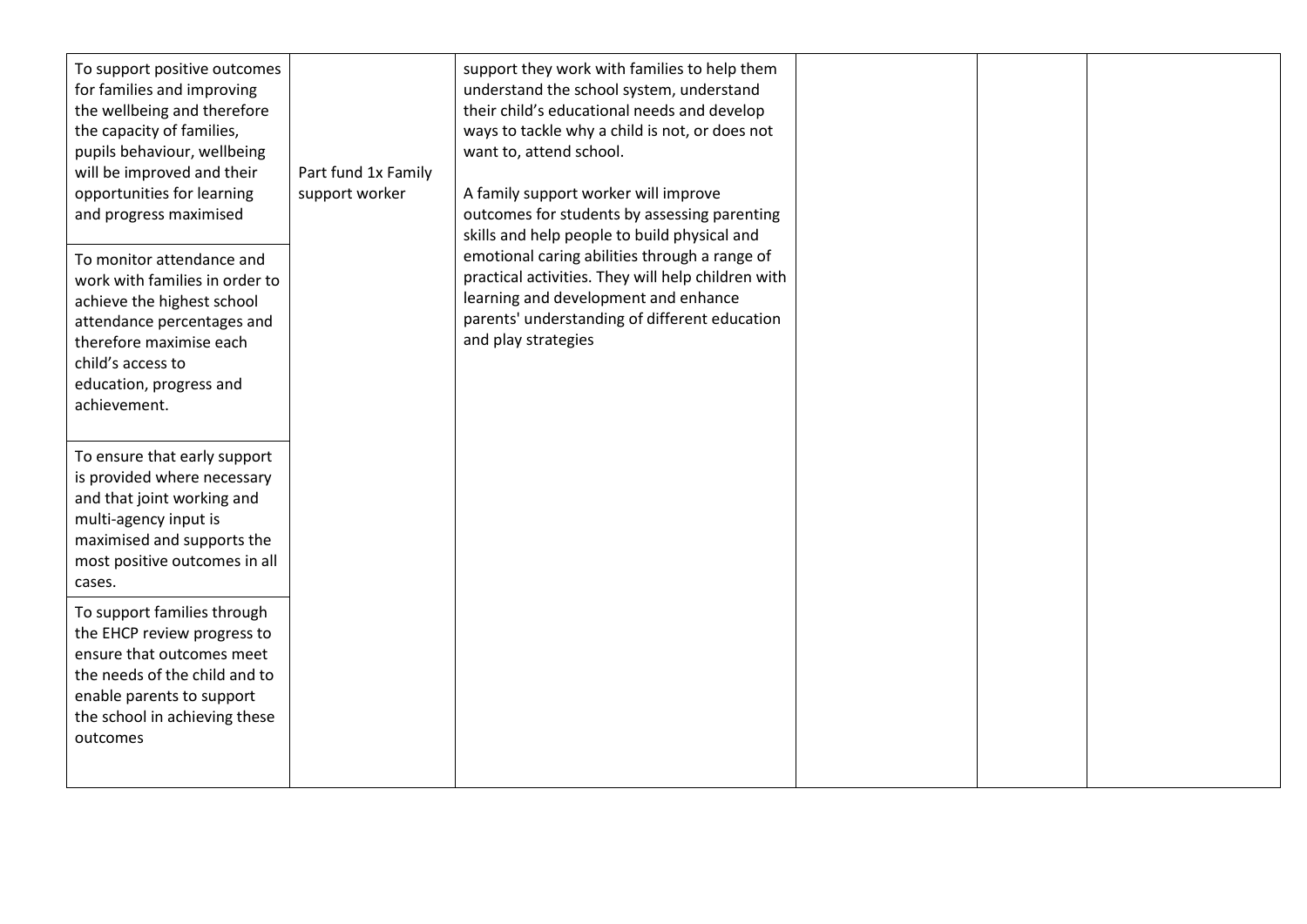| To work with students to<br>improve self-esteem, social<br>interaction, independence<br>and self-help skills.                                                                             |                                     |                                                                                                                                                                                                                                                                                                                                                                                                                                                                                                                                                         |                     |             |
|-------------------------------------------------------------------------------------------------------------------------------------------------------------------------------------------|-------------------------------------|---------------------------------------------------------------------------------------------------------------------------------------------------------------------------------------------------------------------------------------------------------------------------------------------------------------------------------------------------------------------------------------------------------------------------------------------------------------------------------------------------------------------------------------------------------|---------------------|-------------|
| To provide pupils with<br>opportunities to develop<br>their social interaction and<br>communication skills<br>To provide pupils with<br>outdoor learning and<br>exploration opportunities | Part fund outdoor<br>play equipment | Many of our pupils find it hard to access the<br>world around them. We aim to provide an<br>outdoor space that will inspire curiosity and<br>challenge for children of all ages and abilities.<br>Appropriate playground equipment can<br>stimulate children's senses, develop social<br>skills and regulate their energy levels. We aim<br>to create an outdoor environment that will<br>improve children's behavioural traits,<br>emotional feelings, sensory processing,<br>communication skills, social interaction and<br>sustained concentration. |                     | Easter 2020 |
|                                                                                                                                                                                           |                                     |                                                                                                                                                                                                                                                                                                                                                                                                                                                                                                                                                         | Total budgeted cost | £36,630     |

|                           | 1. Review of expenditure         |                                                                                                                                                                                                                                                                                                |                                                                                                                                                                                                                                                                                                                                                                                                                        |  |  |  |
|---------------------------|----------------------------------|------------------------------------------------------------------------------------------------------------------------------------------------------------------------------------------------------------------------------------------------------------------------------------------------|------------------------------------------------------------------------------------------------------------------------------------------------------------------------------------------------------------------------------------------------------------------------------------------------------------------------------------------------------------------------------------------------------------------------|--|--|--|
|                           | Targeted support.                |                                                                                                                                                                                                                                                                                                |                                                                                                                                                                                                                                                                                                                                                                                                                        |  |  |  |
| <b>Desired</b><br>outcome | <b>Chosen</b><br>action/approach | Estimated impact: Did you meet the success criteria?<br>Include impact on pupils not eligible for PP, if<br>appropriate.                                                                                                                                                                       | <b>Lessons learned</b><br>(and whether you will continue with this approach)                                                                                                                                                                                                                                                                                                                                           |  |  |  |
| see above                 | Appointment of<br><b>FSW</b>     | Improvement in punctuality and attendance<br>Increased parental engagement<br>High level of support for our vulnerable families during<br>lockdown and school closures<br>High amount of low level support offered to parents in<br>relation to benefits, transport, medical queries, services | The family support role has proved to be an invaluable asset within the<br>school, especially during the pandemic. She has supported our most<br>vulnerable families with food vouchers, food banks, delivering devices<br>and resources and by making regular well-being calls. To ensure all<br>pupils and their parents continue to benefit we will continue to fund<br>this role with our PP allocation next year. |  |  |  |